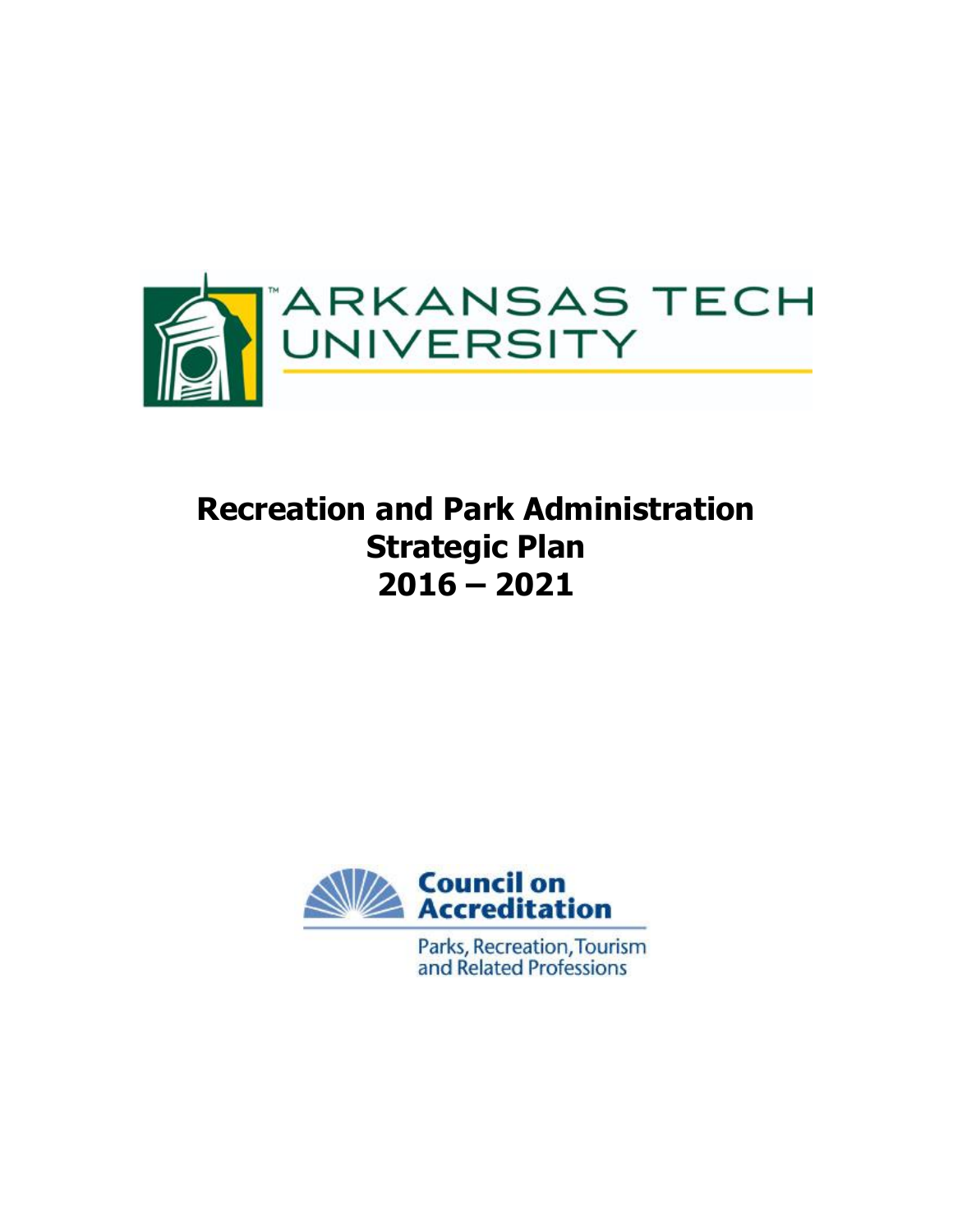## **Arkansas Tech University Mission Statement**

Arkansas Tech University is dedicated to student success, access, and excellence as a responsive campus community providing opportunities for progressive intellectual development and civic engagement. Embracing and expanding upon its technological traditions, Tech inspires and empowers members of the community to achieve their goals while striving for the betterment of Arkansas, the nation, and the world.

## **Arkansas Tech University Vision Statement**

Arkansas Tech University: where students succeed, innovation thrives, and communities flourish.

## **College of Engineering and Applied Science Mission Statement**

The mission of the College is to provide high quality opportunities for learning that prepare students for their chosen profession and provide a foundation for life-long learning.

## **Recreation and Park Administration Program Vision**

The program will produce leaders in Recreation and Park Administration.

## **Recreation and Park Administration Program Mission Statement**

The mission of the Recreation and Park Administration Program is to educate Recreation and Park professionals for self, community and society.

## **Recreation and Park Administration Core Values**

The Recreation and Park Administration Program is committed to:

- Lifelong learning
- Service to community
- Personal and Professional development
- Diversity of experience
- Environmental stewardship
- Interpersonal communication
- Healthy lifestyles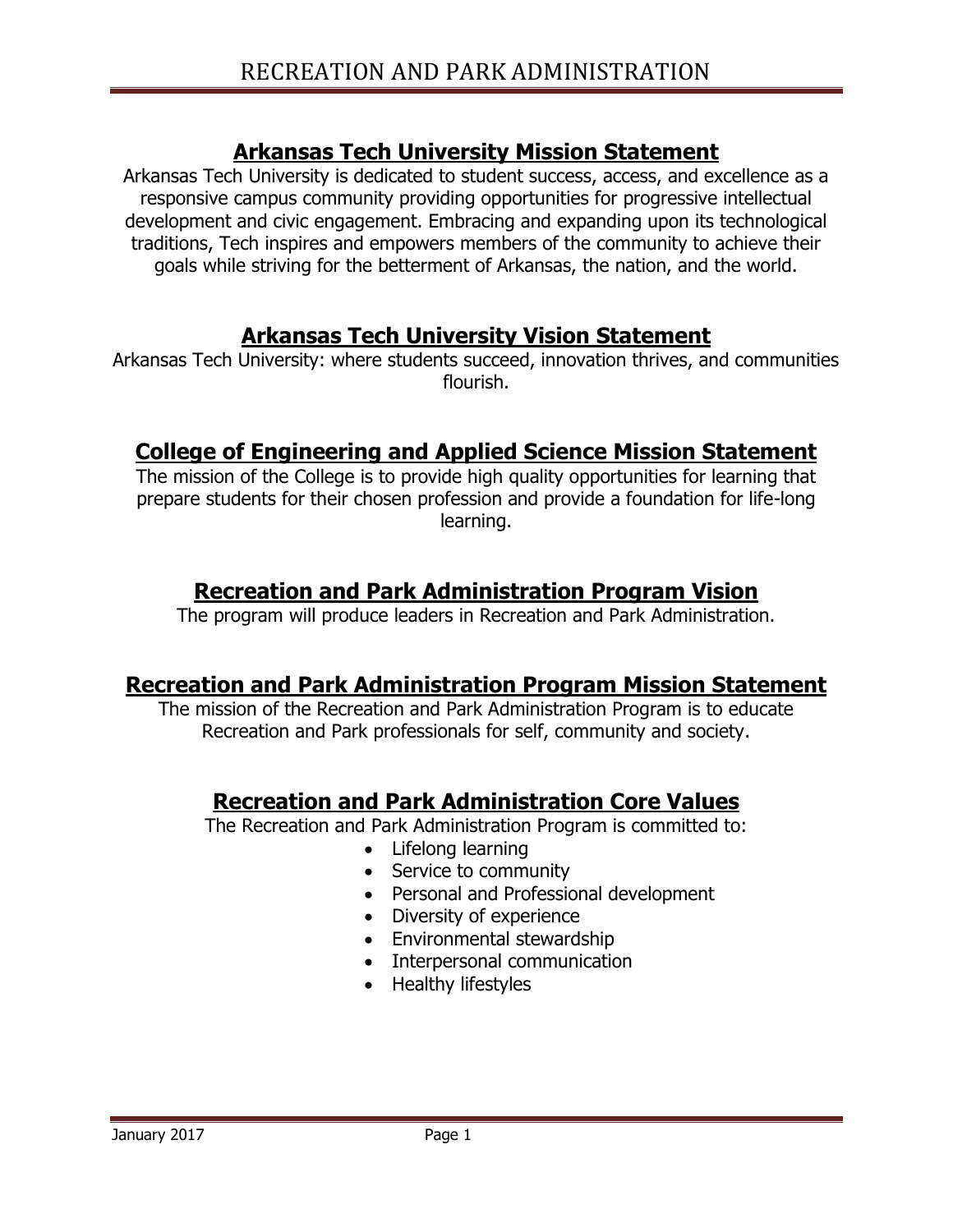## **RECREATION AND PARK ADMINISTRATION STRATEGIC PLAN 2016-2021**

The Recreation and Park Administration Program at Arkansas Tech University prepared its first strategic plan in 1990. The first plan served as a guiding document for 3 years until the merger of Recreation and Parks with Hotel and Restaurant Management in July 1993. A position paper was prepared by the combined faculty of the new Department of Parks, Recreation and Hospitality Administration which contained goals for both degree programs.

In the spring of 1996 the RPA faculty updated the original strategic plan and goals from the position paper in preparation for its initial accreditation by the Council on Accreditation of the National Recreation and Park Association and the American Association for Physical Activity and Recreation. The resulting document outlined the goals and objectives for the RPA Program for the next 5 years, 1996-2001. $^1$ 

The 1996 Strategic Plan was reviewed in 2001 in preparation to reaffirm accreditation. The strategic plan that resulted was an updated plan with goals and objectives for the next 5-year planning cycle (2001-2006).<sup>2</sup> A review of the goals and objectives from the 2001 plan can be found on pages 3-4 of this document.

The 2001 Strategic Plan was reviewed in 2006; which resulted in an updated plan with goals and objectives for the next 5-year cycle (2006-2011).<sup>3</sup> A review of the goals and objectives from the 2006 plan can be found on pages 5-6 of this document. A number of the objectives from the 2006 Strategic Plan were met or exceeded.

The 2006 Strategic Plan was reviewed in June of 2011 in preparation to reaffirm COAPRT accreditation. The Strategic Plan that resulted was an updated plan with goals and objectives for the next 5-year planning cycle (2011-2016).<sup>4</sup> This updated plan was based on the five goals developed by Arkansas Tech University's Strategic Planning process and were adopted in 2007.

The 2011 Strategic Plan was reviewed in January 2017 in order to review accomplishments/achievements and areas in which work was still needed. The 2016- 2021 Strategic Plan was developed based on the new Arkansas Tech University Strategic Plan, which was adopted in Spring 2016. The RPA 2016-2021 Strategic Plan reflects the four goals laid out in the ATU Strategic Plan.

 $\overline{a}$ <sup>1</sup> Strategic Plan, Recreation and Park Administration, Arkansas Tech University, 1996.

<sup>&</sup>lt;sup>2</sup> Strategic Plan, Recreation and Park Administration, Arkansas Tech University, 2001.

<sup>&</sup>lt;sup>3</sup> Strategic Plan, Recreation and Park Administration, Arkansas Tech University, 2006.

<sup>4</sup> Strategic Plan, Recreation and Park Administration, Arkansas Tech University, 2011.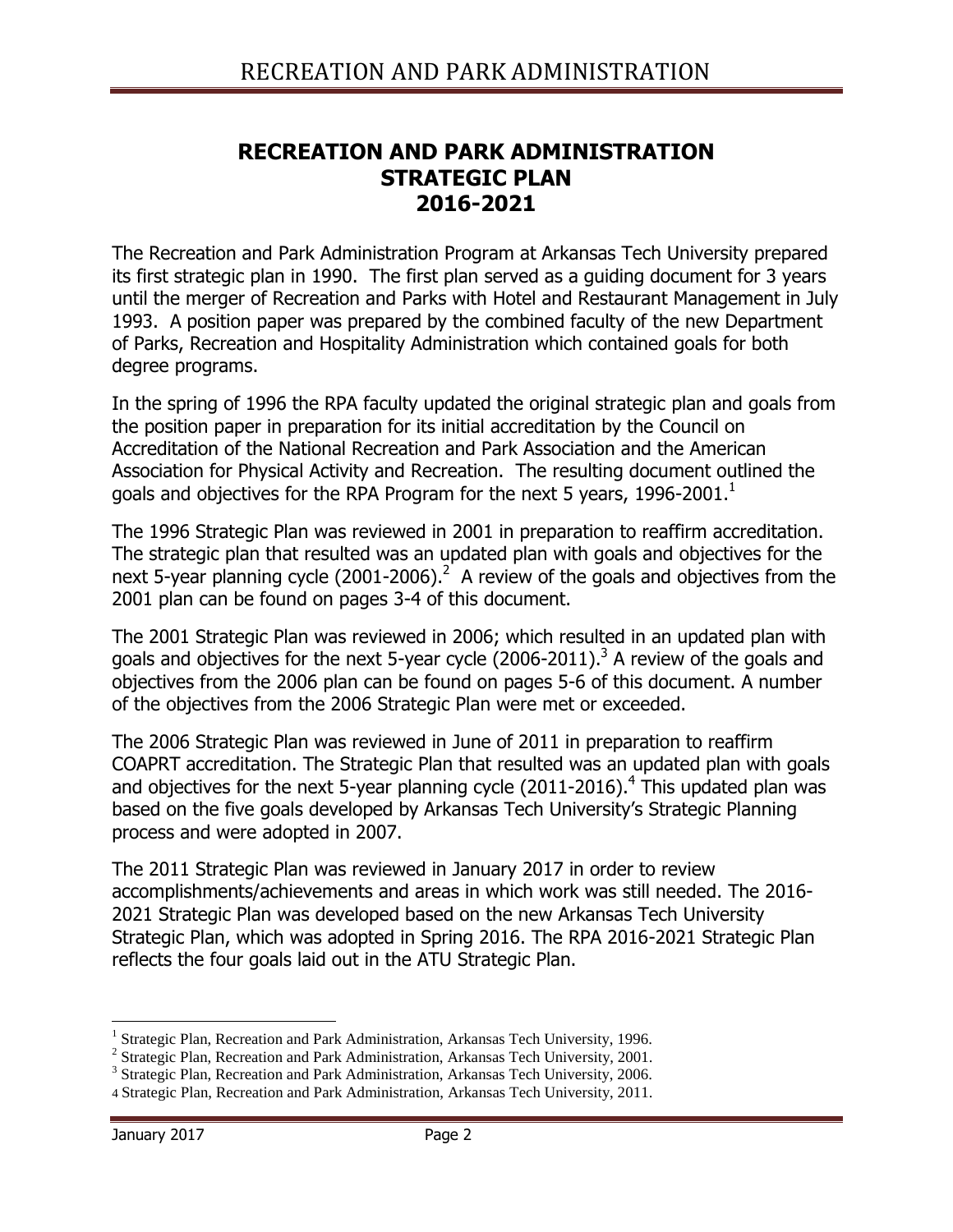### **Arkansas Tech University Goals 2016 – Present**

**Goal One**: Provide the learning environments needed for students to flourish and graduate from ATU equipped for a meaningful and satisfying future. At the same time, provide the support needed for faculty and staff to do the best work possible in their roles as teachers, scholars, mentors, and as supporters and facilitators of learning, respectively.

**Goal Two**: Seek and implement new and stronger connections between courses or programs that will increase coherence as well as relevance to current and future students; develop an online program strategy; ensure that there are clear and available degree paths through the university such that more students achieve higher-level degrees.

**Goal Three**: Ensure that ATU's finances and infrastructure are appropriate to good stewardship in the changing landscape of higher education.

**Goal Four:** Increase ATU's presence and effective participation in our cities, region, state, and world.

### **Recreation and Park Administration Program Goals 2016-2021**

**Goal One**: To provide quality undergraduate education, through teaching, technology, and field experiences, that prepare professional graduates in natural resources, recreation sport management, therapeutic recreation, and interpretation.

**Goal Two**: Promote the RP Program and the uniqueness of its curricula in Arkansas; recruit quality individuals for the RP Program statewide and in a multi-state area.

**Goal Three**: Upgrade the physical facilities of the RP Program.

**Goal Four:** Increase the RP endowment fund in order to provide scholarships; increase the support of alumni and friends.

**Goal Five**: Effectively market the RP Program and the uniqueness of its curricula.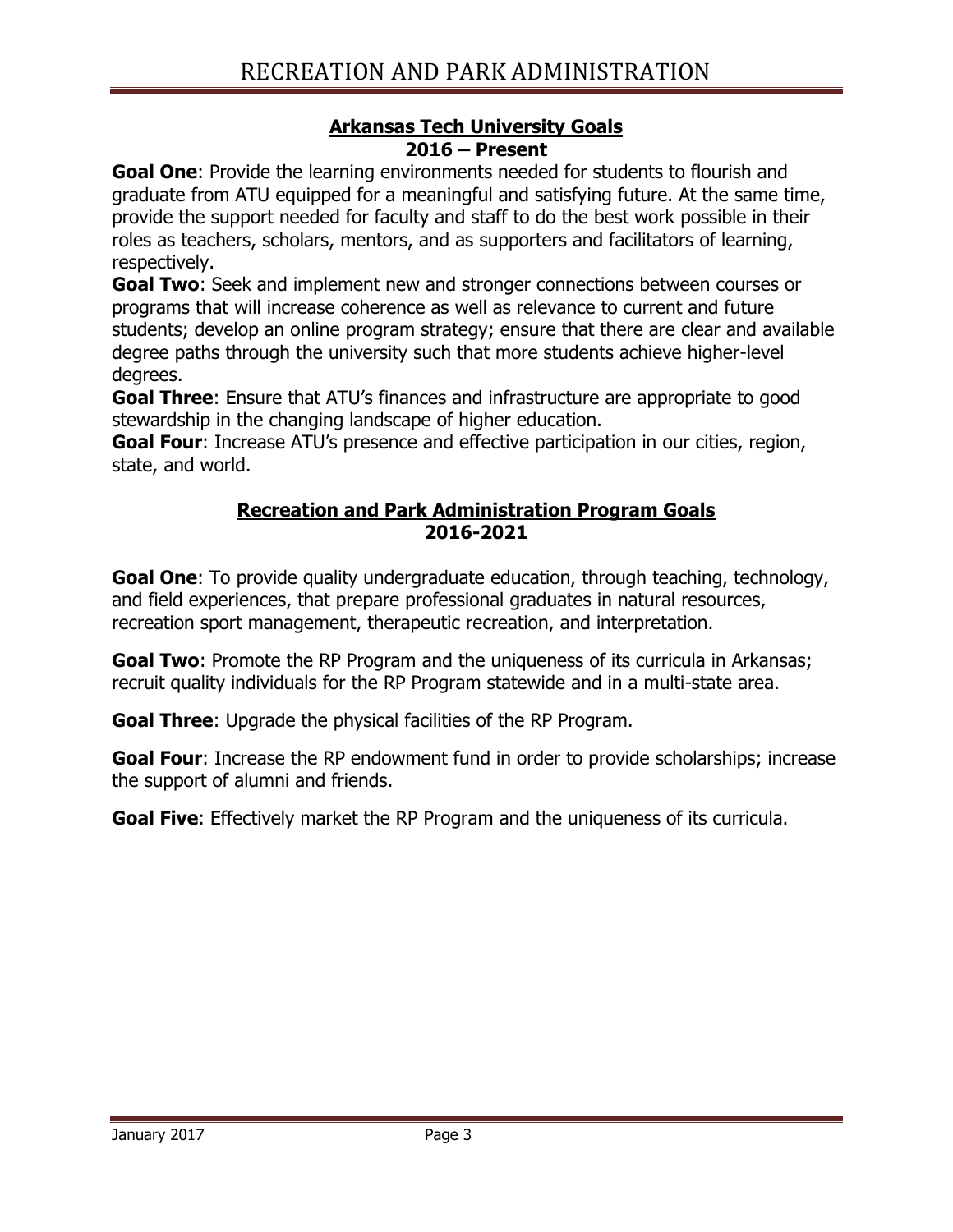## RECREATION AND PARK ADMINISTRATION



### **Summary of the 2011-16 RPA Goals and Objectives**

**RPA Goal #1:** To provide quality undergraduate education, through teaching, technology, and field experiences, that prepares professional graduates in natural resources, recreation administration, turf management, interpretation, and therapeutic recreation.

| Program<br><b>Initiatives</b>                                        | <b>ACHIEVED</b> | <b>NOT ACHIEVED</b> | <b>Comments</b>                                                                                                       |
|----------------------------------------------------------------------|-----------------|---------------------|-----------------------------------------------------------------------------------------------------------------------|
| <b>Request another full</b><br>time faculty                          | <b>ACHIEVED</b> |                     | We have continued to ask for an additional<br>faculty member each year, just have not<br>been granted a position.     |
| <b>Emphasize</b><br>computer<br>technology specific<br>to RP Program |                 | NOT ACHEIVED        | We utilize Microsoft Office, but not software<br>or programs specific to RP Program                                   |
| <b>Develop learning lab</b><br>for TR                                |                 | <b>NOT ACHIEVED</b> | Not met $-$ not sure if we currently have<br>space for TR lab                                                         |
| <b>Encourage students</b><br>to obtain<br>certifications             | <b>ACHIEVED</b> |                     | We do offer a number of certifications as<br>students go through the program                                          |
| Develop more web<br><b>COULSES</b>                                   |                 | NOT ACHIEVED        | Currently we offer a few courses on-line, but<br>need to look to offering more on-line<br>(possibly an emphasis area) |
| <b>Increase travel</b><br>funds                                      |                 | <b>NOT ACHIEVED</b> | Did propose an increase in travel funds for<br>2017/18                                                                |
| <b>Increase library</b><br>funds                                     |                 | <b>NOT ACHIEVED</b> | Have request annually, but have not been<br>successful in securing funds                                              |
| <b>Require faculty to</b><br>have an ongoing<br>research project     |                 | <b>NOT ACHIEVED</b> | Work towards this goal as University is<br>moving this direction - keeps faculty abreast<br>of current trends/issues  |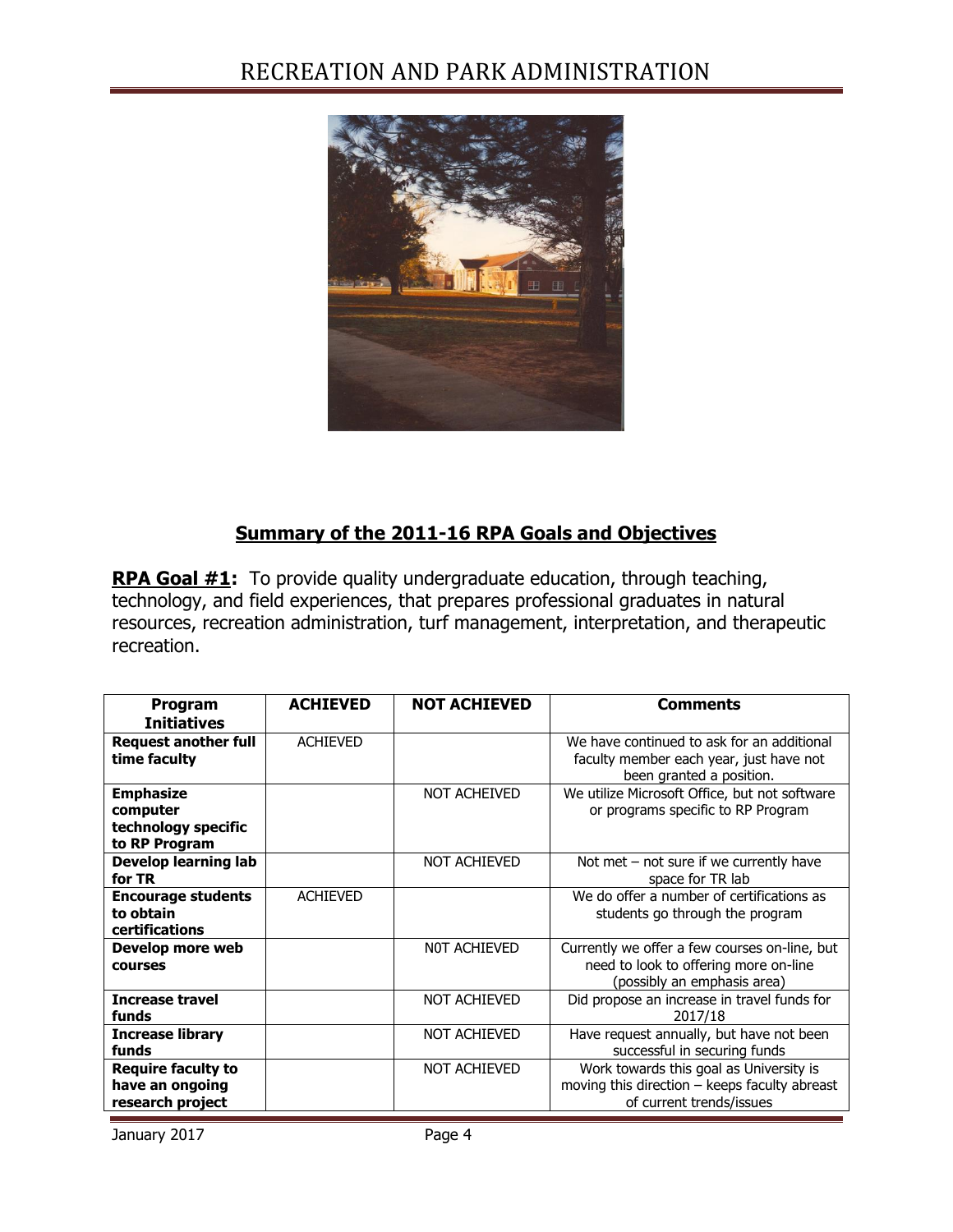## RECREATION AND PARK ADMINISTRATION

| <b>Require finance</b><br>class for Rec Admin<br>emphasis                                       | ACHIEVED-<br>required for all<br>emphasis |                     | Implemented in Fall 2013 – required by all<br>emphasis areas                                               |
|-------------------------------------------------------------------------------------------------|-------------------------------------------|---------------------|------------------------------------------------------------------------------------------------------------|
| <b>Create an additional</b><br><b>TR Course</b>                                                 | ACHIEVED - TR<br>Issues and<br>Trends     |                     | Created course to meet NCTRC Standards<br>(2013)                                                           |
| Develop an<br><b>Interdisciplinary</b><br>certificate program<br>for GIS                        |                                           | <b>NOT ACHIEVED</b> | Not sure if the RPA Program can take the<br>lead on this $-$ have encouraged other<br>departments to do so |
| <b>Maintain COAPRT</b><br><b>Accreditation</b>                                                  | <b>ACHIEVED</b>                           |                     | Have maintained COAPRT Accreditation<br>status yearly                                                      |
| Develop a Turf Lab                                                                              |                                           | NOT ACHIEVED        | Need to decide what to do $-$ need increased<br>enrollment in Turf courses                                 |
| Develop a Water<br><b>Resources Lab</b>                                                         |                                           | NOT ACHIEVED        | Start small – decide what direction we want<br>this to take                                                |
| <b>Continue to</b><br>challenge students<br>with "real world"<br>assignments and/or<br>projects | <b>ACHIEVED</b>                           |                     | We do provide practical application of skills<br>learned in classroom                                      |

**RPA Goal #2:** Promote the RP Program and the uniqueness of its curricula in Arkansas; recruit quality individuals for the RP Program statewide and in a multi-state area.

| Program                             | <b>ACHIEVED</b> | <b>NOT ACHIEVED</b> | <b>Comments</b>                     |
|-------------------------------------|-----------------|---------------------|-------------------------------------|
| <b>Initiatives</b>                  |                 |                     |                                     |
| <b>Increase and maintain</b>        |                 | <b>NOT ACHIEVED</b> | Will continue to look to additional |
| enrollment of 120 majors            |                 |                     | ways of recruiting students         |
| <b>Develop and cultivate</b>        | <b>ACHIEVED</b> |                     | Internship site visits, Career      |
| relationships with agencies         |                 |                     | Opportunities Day                   |
| for Work Experience and             |                 |                     |                                     |
| <b>Internship</b>                   |                 |                     |                                     |
| <b>Create an Associate of</b>       |                 | <b>NOT ACHIEVED</b> | Continue to research possibilities  |
| <b>Applied Science in Wildland</b>  |                 |                     |                                     |
| <b>Fire</b>                         |                 |                     |                                     |
| <b>Establish dedicated RP</b>       |                 | <b>NOT ACHIEVED</b> | This has been initiated $-$ hope to |
| <b>Scholarships</b>                 |                 |                     | complete by 2016/17                 |
| <b>Revive RP Orientation course</b> | <b>ACHIEVED</b> |                     | Revised and revived Fall 2014       |
| <b>Continue to improve Work</b>     | <b>ACHIEVED</b> |                     | Have revised both Work Experience   |
| <b>Experience and Internship</b>    |                 |                     | and Internship Courses              |
| <b>COULSES</b>                      |                 |                     |                                     |
| <b>Emphasize importance of</b>      | <b>ACHIEVED</b> |                     | Developed relationship with Career  |
| internship in student career        |                 |                     | Services and Internship Prep        |
| placement                           |                 |                     |                                     |
| <b>Maintain and update PRHA</b>     | <b>ACHIEVED</b> |                     | Added Career Opportunities link to  |
| <b>Department website with</b>      |                 |                     | PRHA Department home page in        |
| current job/internship              |                 |                     | 2010                                |
| openings                            |                 |                     |                                     |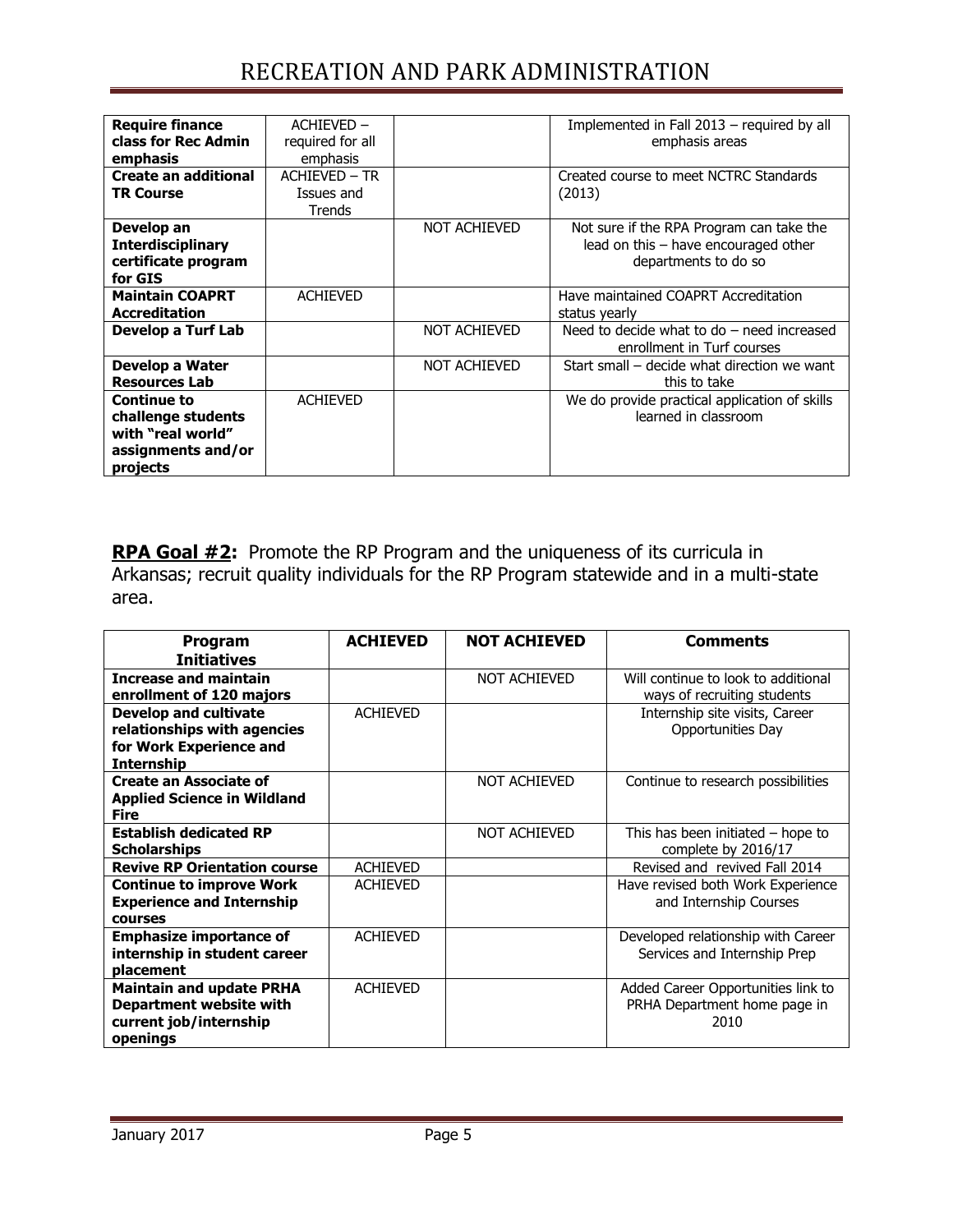| Program<br><b>Initiatives</b>                                  | <b>ACHIEVED</b> | <b>NOT ACHIEVED</b> | <b>Comments</b>                                                                                             |
|----------------------------------------------------------------|-----------------|---------------------|-------------------------------------------------------------------------------------------------------------|
| Develop water<br>resources lab                                 |                 | <b>NOT ACHIEVED</b> | Need to determine if we want to pursue                                                                      |
| Develop turf lab                                               |                 | <b>NOT ACHIEVED</b> | Started in 2012, but have not continued<br>with plans                                                       |
| <b>Develop TR lab</b>                                          |                 | <b>NOT ACHIEVED</b> | Have looked at some software, but not<br>pursued                                                            |
| <b>Remodel Williamson</b>                                      |                 | <b>NOT ACHIEVED</b> | Carpet replaced and added in places,<br>window units added. Currently pursuing<br>Historic Foundation grant |
| <b>Continue to upgrade</b><br>landscaping around<br>Williamson | <b>ACHIEVED</b> |                     | Have worked with ATU Landscape<br>Supervisor to improve landscaping                                         |
| Develop outdoor<br>pavilion                                    |                 | <b>NOT ACHIEVED</b> | Space allocation may be an issue                                                                            |

### **RPA Goal #3**: Upgrade the physical facilities of the RP Program

**RPA Goal #4:** Increase the RP endowment fund in order to provide scholarships; increase the support of alumni and friends.

| <b>Program</b><br><b>Initiatives</b>                                                                                 | <b>ACHIEVED</b> | <b>NOT ACHIEVED</b> | <b>Comments</b>                                                                |
|----------------------------------------------------------------------------------------------------------------------|-----------------|---------------------|--------------------------------------------------------------------------------|
| <b>Increase opportunities for social</b><br>networking                                                               | <b>ACHIEVED</b> |                     | Department and Program alumni<br>Facebook Page                                 |
| <b>Encourage faculty and students</b><br>to be professionally involved at<br>the local, state, and national<br>level | <b>ACHIEVED</b> |                     | Took students to national, state,<br>and local conferences/faculty<br>involved |
| <b>Identify and survey RP alumni</b>                                                                                 |                 | <b>NOT ACHIEVED</b> | Do get feedback from alumni -<br>just not on formal basis                      |
| <b>Encourage faculty to be involved</b><br>in the community                                                          | <b>ACHIEVED</b> |                     | Faculty volunteer for projects in<br>community                                 |
| <b>Continue partnerships with</b><br>local, state, national, private,<br>and non-profit entities                     | <b>ACHIEVED</b> |                     | On-going $-$ involving class and<br>service projects                           |
| Host a major RP Alumni event at<br>least once a year                                                                 | <b>ACHIEVED</b> |                     | Events at Homecoming, 50th<br>Anniversary, Annual Golf<br>Tournament           |
| Continue to have an active RP<br><b>Advisory Committee and meet</b><br>at least once a year                          |                 | <b>NOT ACHIEVED</b> | Need to be consistent with<br><b>Advisory Committee Meetings</b>               |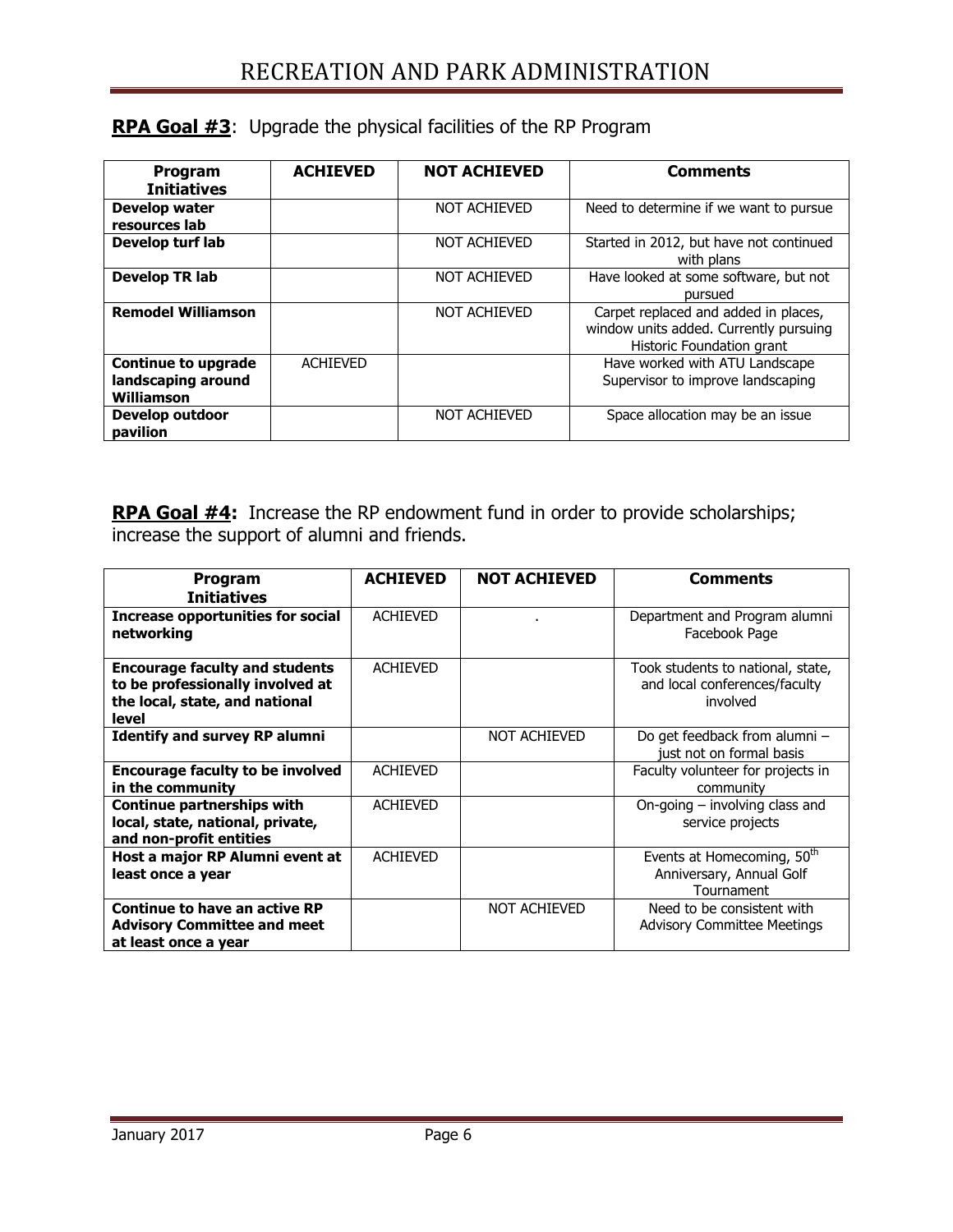## **RPA Goal #5:** Effectively market the RP Program and the uniqueness of its curricula.

|    | <b>Program Initiatives</b>                                                                       | <b>ACHIEVED</b> | <b>NOT ACHIEVED</b> | <b>Comments</b>                                                                         |
|----|--------------------------------------------------------------------------------------------------|-----------------|---------------------|-----------------------------------------------------------------------------------------|
| 1. | <b>Continue to maintain PRHA</b><br><b>Department website for</b><br>primary marketing tool      |                 | NOT ACHIEVED        | A continuous work in<br>progress                                                        |
| 2. | <b>Elevate the ATU RP brand</b>                                                                  | <b>ACHIEVED</b> |                     | Promotional items, brochures,<br>t-shirts, etc                                          |
| 3. | <b>Emphasize the uniqueness</b><br>of our curricula in Arkansas<br>and the region                | <b>ACHIEVED</b> |                     | Brochures, Work Experience,<br>Internship, and Career<br>Opportunities Day              |
| 4. | Develop and execute "our"<br>marketing plan                                                      |                 |                     | Worked with HA 4013 Sales<br>and marketing course to<br>develop marketing plan          |
| 5. | <b>Continue career fair and</b><br>increase number and variety<br>of participants                | <b>ACHIEVED</b> |                     | Have maintained data base of<br>agencies/organizations to<br>invite                     |
| 6. | <b>Maintain and update PRHA</b><br>Department website with<br>current job/internship<br>openings | <b>ACHIEVED</b> |                     | Added Career Opportunities<br>link to PRHA Department<br>home page in 2010              |
| 7. | <b>Identify needs of</b><br>stakeholders                                                         |                 | NOT ACHIEVED        | We do this in a number of<br>ways $-$ just don't document it<br>well                    |
| 8. | <b>Emphasize quality of</b><br>graduates                                                         |                 | NOT ACHIEVED        | Need to put more effort into<br>testimonials, board for<br>business cards, videos, etc. |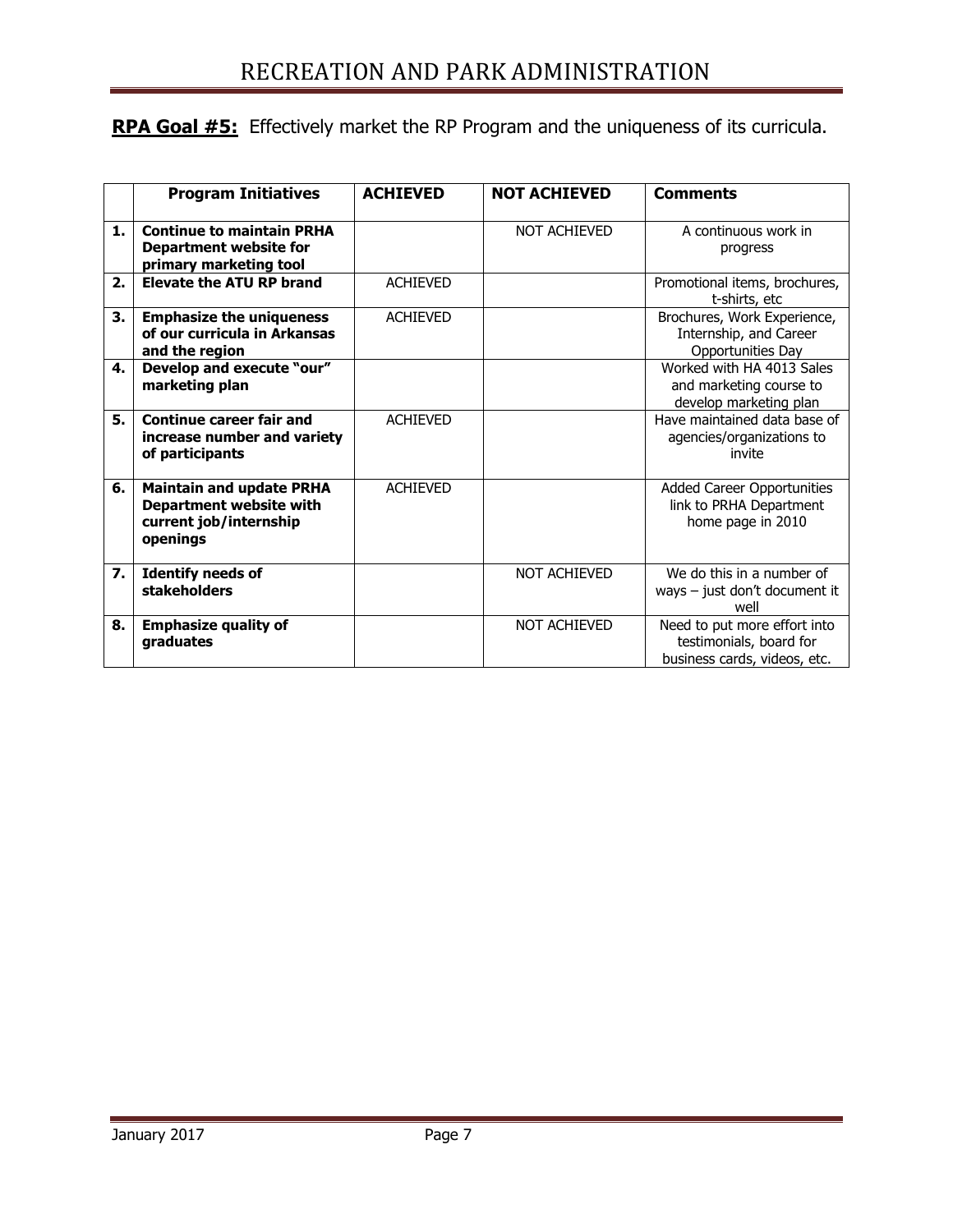#### **5-YEAR STRATEGIC PLAN FOR RPA 2016 – 2021**

As part of the strategic planning process, the RP faculty reviewed the strengths, weaknesses, opportunities and threats related to the Recreation and Park Administration Program and the PRHA Department.

#### RECREATION AND PARK ADMINISTRATION SWOT ANALYSIS

| <b>Strengths</b>                                                                                                                     | <b>Weaknesses</b>                                                                            | <b>Opportunities</b>                                                                                                  | <b>Threats</b>                                               |
|--------------------------------------------------------------------------------------------------------------------------------------|----------------------------------------------------------------------------------------------|-----------------------------------------------------------------------------------------------------------------------|--------------------------------------------------------------|
| ATU has strong<br>academic programs<br>in fish/wildlife,<br>hospitality, EAM,<br>Agriculture, and<br>Rehab Sciences to<br>support RP | Low faculty salaries                                                                         | ATU has been one of<br>the fastest growing<br>4-year academic<br>institution in<br>Arkansas (67% in<br>last 10 years) | Low faculty salaries                                         |
| WiFi in Williamson                                                                                                                   | Lack of campus<br>financial support                                                          | ATU sits in the<br>center of the<br>"tourism triangle"<br>between Branson,<br>Hot Springs & Little<br>Rock            | State support for<br>higher education                        |
| PRHA has their own<br>building                                                                                                       | GIS courses/GIS<br>certification                                                             | Technology potential<br>on campus                                                                                     | Higher cost of<br>education                                  |
| Two computer labs                                                                                                                    | Poor technology                                                                              | Combination with HA                                                                                                   | Federal budget                                               |
| in Williamson                                                                                                                        | training & support                                                                           |                                                                                                                       | deficits                                                     |
| Web courses                                                                                                                          | Lack of capital<br>funds                                                                     | More or additional<br>web courses                                                                                     |                                                              |
| LCD in classrooms                                                                                                                    | Too few dollars in<br>library funds                                                          | Increasingly<br>structured internship                                                                                 | Other 4- year RP<br>programs in state                        |
|                                                                                                                                      | Too few dollars for<br>faculty travel                                                        | Focus on Best<br>Management<br>Practices (BMP)                                                                        |                                                              |
|                                                                                                                                      | Lack of knowledge<br>of natural history                                                      | Scholarship<br>development                                                                                            |                                                              |
| <b>Natural Resources</b><br>emphasis meets 401<br>series standards<br>(Federal Gov't)                                                | Lack of web<br>courses and/or<br>training for web<br>course<br>development                   | Enhanced student<br>recruiting                                                                                        | Lack of accessible<br>Natural History<br>courses             |
| Willingness of<br>students to go out-<br>of-town for<br>internships                                                                  | Lack of support<br>from development<br>office                                                | Availability of Lake<br>Point Conference<br>Center                                                                    | Lack of<br>administrative<br>support                         |
| The only accredited<br>Parks and<br>Recreation Program<br>in Arkansas                                                                | Lack of program<br>orientation<br>(orientation course<br>for RP majors)<br>Revived Fall 2014 | Opportunity to<br>explore educational<br>and developmental<br>practices for 5 <sup>th</sup><br>grade camp             | Lack of<br>support/cooperation<br>from Biology<br>Department |
| Location of ATU                                                                                                                      | Lack of grants                                                                               | <b>New Public History</b><br>program                                                                                  |                                                              |
| Combined program<br>with HA                                                                                                          | Shortage of full<br>time faculty                                                             | <b>GIS Certificate</b>                                                                                                |                                                              |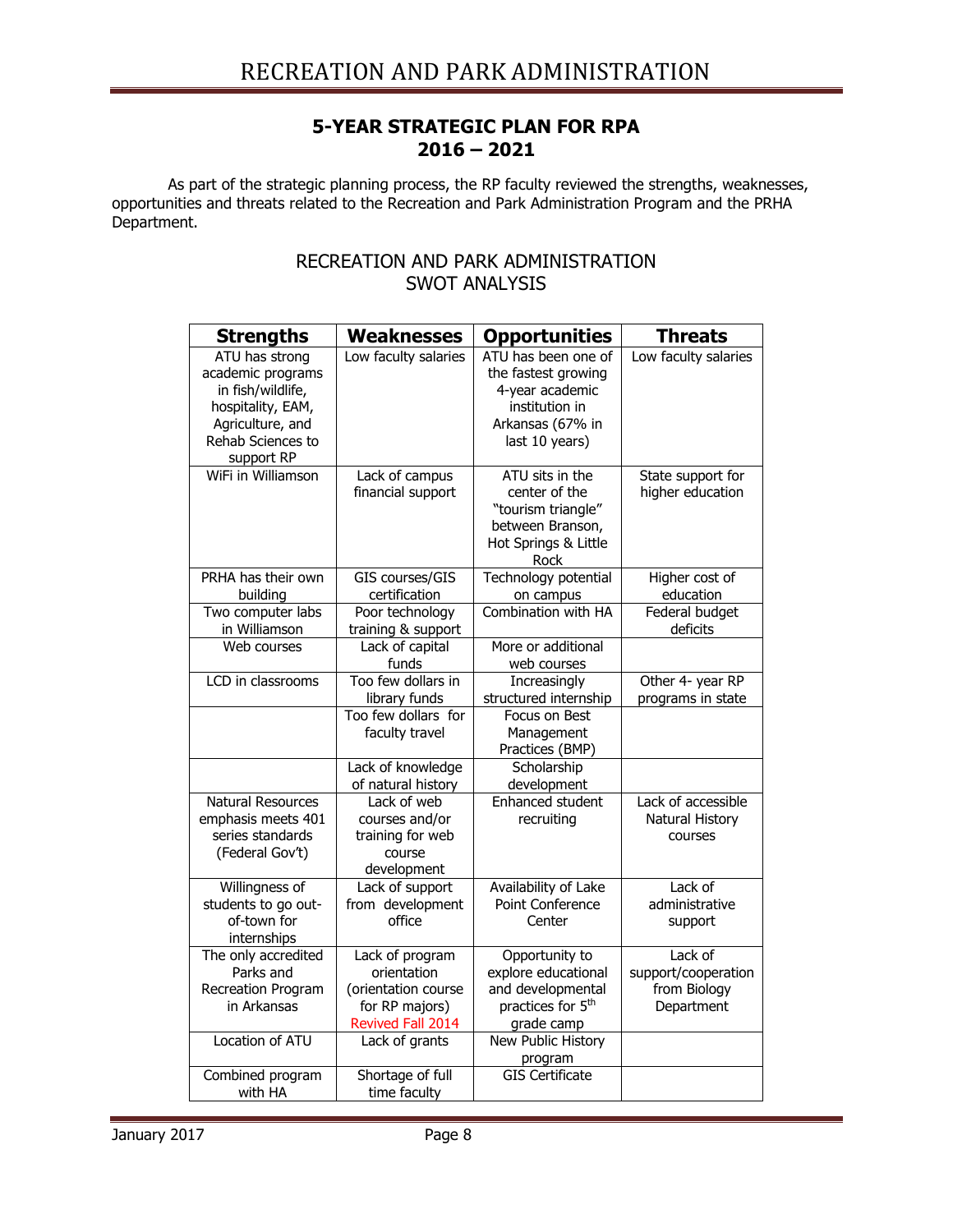## RECREATION AND PARK ADMINISTRATION

| Innovative/assertive      | Lack of              | Revive Freshman       |  |
|---------------------------|----------------------|-----------------------|--|
| department                | administrative       | Orientation course    |  |
| leadership                | support              | (Fall 2014)           |  |
| Solid students, good      | No focus on best     | Involvement with      |  |
| work ethic                | mgmt. practices      | "Leave No Trace"      |  |
|                           | (BMP)                |                       |  |
| TR Program meets          | Support courses      | Close working         |  |
| <b>NCTRC</b> requirements | for Recreation       | relationship with     |  |
|                           | Administration       | federal, state, and   |  |
|                           | emphasis             | local agencies        |  |
| Firefighting              | Lab space for turf   | Increased number of   |  |
| courses/certifications    | and water            | veterans returning to |  |
|                           | resources            | college               |  |
| <b>Wildland Fire</b>      | Stringent pre-       | Revision of           |  |
| Academy                   | requisites for upper | Recreation            |  |
|                           | division Biology     | Administration        |  |
|                           | courses              | emphasis              |  |
|                           |                      |                       |  |
| Certifications offered    | Lack of              | More involvement      |  |
| (Red Card, PLT, CIG,      | cooperation and/or   | with education and    |  |
| CHI, Hunter's             | support from         | schools around the    |  |
| Education, Boating        | Science              | state                 |  |
| Education, etc.)          | Department           |                       |  |
| Involvement of            |                      |                       |  |
| faculty in campus         |                      |                       |  |
| and community             |                      |                       |  |
| Revived RP 1001           |                      |                       |  |
| Orientation to RPA        |                      |                       |  |
| Smart Board in            |                      |                       |  |
| <b>Room 125</b>           |                      |                       |  |
| Well established          |                      |                       |  |
| program $-50th$           |                      |                       |  |
| Anniversary in 2016       |                      |                       |  |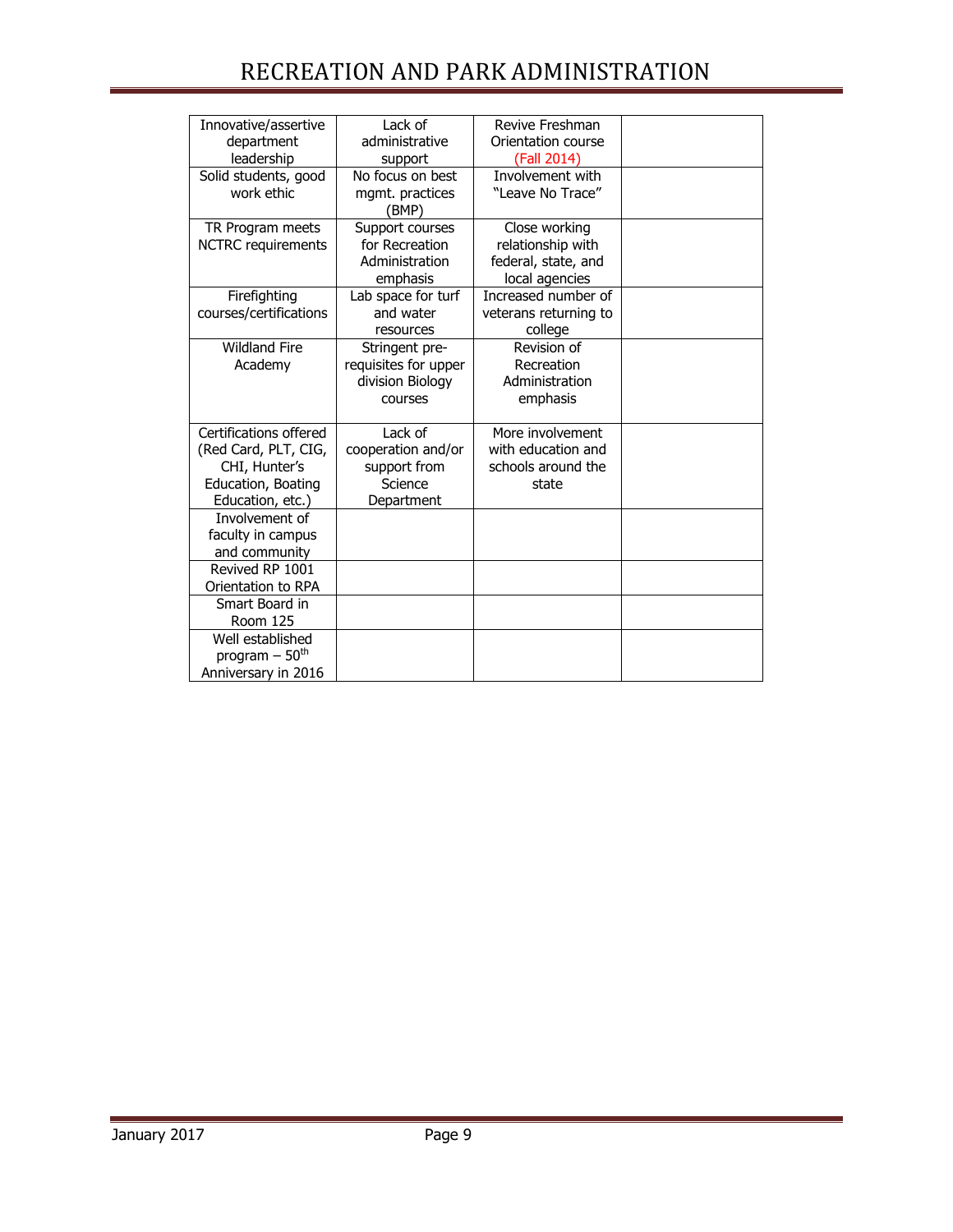#### **RECREATION AND PARK ADMINISTRATION 5-YEAR STRATEGIC PLAN 2016 - 2021**

**RPA Goal #1:** To provide quality undergraduate education, through teaching, technology, high impact educational practices, and community engagement opportunities that prepares professional graduates in natural resource, interpretation, recreation sport management, and therapeutic recreation.

|     | Program<br><b>Initiatives</b>                                                                  | <b>Target Date</b>                                           | <b>Primary person</b><br>and/or entities<br>responsible | <b>Comments</b>                                                                                                   |
|-----|------------------------------------------------------------------------------------------------|--------------------------------------------------------------|---------------------------------------------------------|-------------------------------------------------------------------------------------------------------------------|
| 1.  | <b>Request and</b><br>secure another full<br>time faculty                                      | 2021                                                         | Department Head                                         | We request another full time<br>faculty member each<br>year/budget                                                |
| 2.  | <b>Secure computer</b><br>technology specific<br>to RP Program                                 | Request at least one<br>new software or<br>program each year | All RP faculty                                          | Faculty should request<br>software or computer<br>programs applicable to courses<br>they teach                    |
| 3.  | <b>Develop learning</b><br>lab for TR                                                          | 2021                                                         | Dr. McMahan                                             | May be able to secure TR<br>learning lab with renovation of<br>Williamson                                         |
| 4.  | Develop more web<br>courses (have at<br>least one emphasis<br>area completely<br>on-line)      | 2021                                                         | All RP faculty                                          | Dr. Post has taken the lead on<br>moving a few of the RP<br>courses from in-class to on-<br>line.                 |
| 5.  | <b>Require faculty to</b><br>have on on-going<br>research project<br>that involves<br>students | 2020                                                         | All RP Faculty                                          | Not yet achieved - still a work<br>in progress                                                                    |
| 6.  | Develop an<br><b>Interdisciplinary</b><br>certificate program<br>in GIS                        | 2021                                                         | Natural Resource faculty<br>member and GIS faculty      | Need to continue to focus on<br>this certificate as it could be<br>beneficial to graduates                        |
| 7.  | <b>Expand</b><br>interdisciplinary<br>cooperation<br>through curriculum<br>offerings           | 2020                                                         | RP Faculty                                              | Take the lead on developing an<br>interdisciplinary course -<br>course involving a number of<br>other disciplines |
| 8.  | Develop a general<br>education course                                                          | 2021                                                         | Dr. Post                                                | Work with General Education<br>Committee to determine<br>possibilities                                            |
| 9.  | <b>Provide Service</b><br><b>Learning</b><br>opportunities in at<br>least 25% of RP<br>courses | 2020                                                         | All RP Faculty                                          | Currently about 10% of RP<br>courses have a service learning<br>component                                         |
| 10. | <b>Update curriculum</b><br>to meet student<br>demand and<br>industry and<br>societal trends   | Yearly                                                       | All RP Faculty                                          | Poll RP Advisory Committee on<br>an annual basis. Review<br>internship and work experience<br>surveys             |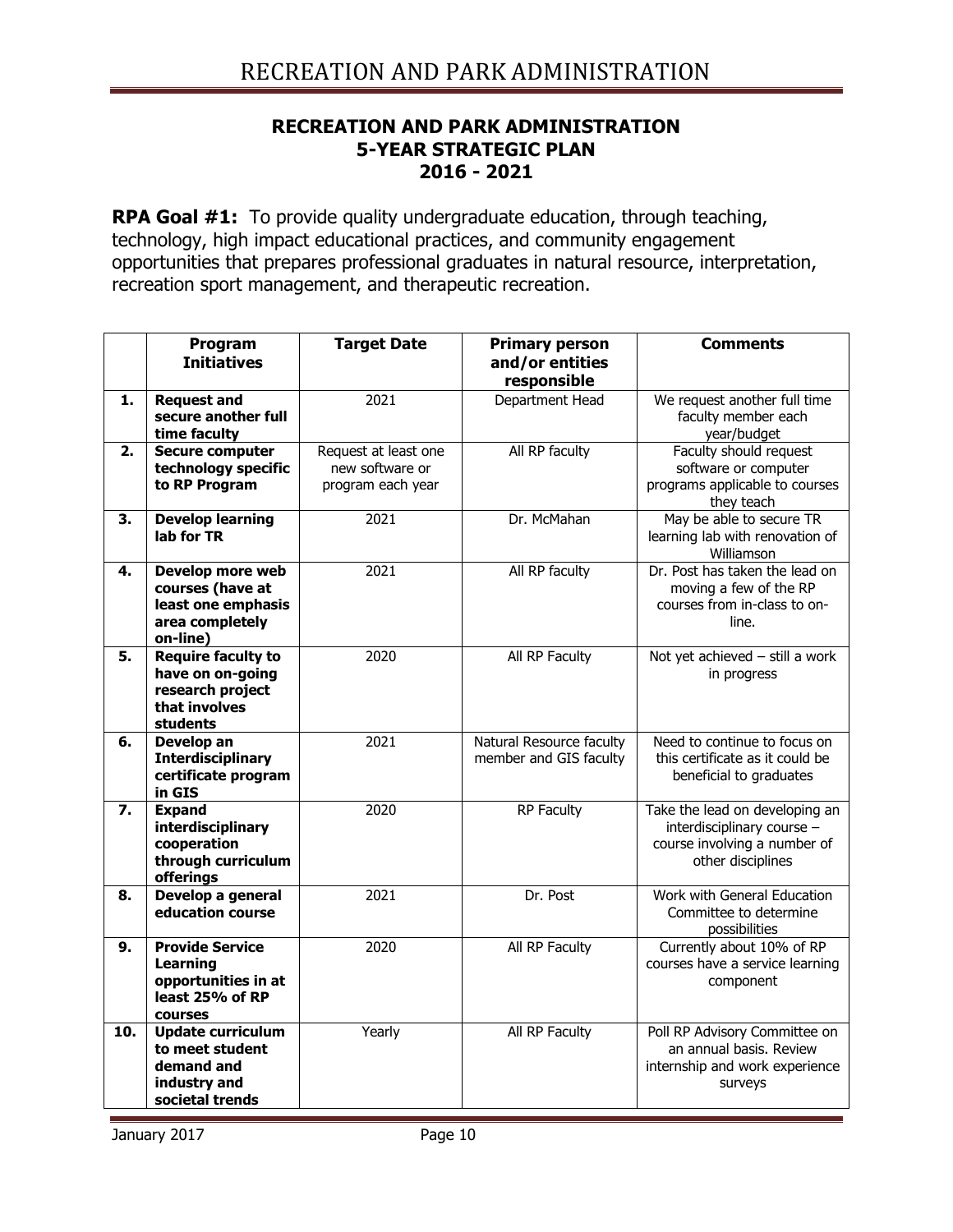### **RPA Goal #2: Promote the RP Program and the uniqueness of its curricula in Arkansas.**

|    | Program<br><b>Initiatives</b>                                                            | <b>Target Date</b> | <b>Primary person</b><br>and/or entities<br>responsible | <b>Comments</b>                                                                                                         |
|----|------------------------------------------------------------------------------------------|--------------------|---------------------------------------------------------|-------------------------------------------------------------------------------------------------------------------------|
| 1. | <b>Increase and maintain</b><br>enrollment of 120 majors                                 | 2021               | RP faculty in conjunction<br>with Admissions Office     | Work closely with ATU<br>recruiters to recruit<br>students. Faulty needs<br>to work together to<br>maintain enrollment. |
| 2. | Develop new certificate<br>programs that meet<br>demands within Arkansas                 | 2020               | <b>RP Faculty</b>                                       | Looking to develop a<br>certificate in trail design<br>and maintenance                                                  |
| 3. | <b>Establish dedicated RP</b><br><b>Scholarship</b>                                      | 2019               | RP Faculty/Development<br>Office                        | Have started the<br>process - just need to<br>continue to secure<br>funds                                               |
| 4. | <b>Continue to improve Work</b><br><b>Experience and Internship</b><br><b>Courses</b>    | 2021               | Department Head                                         | Continuous process                                                                                                      |
| 5. | <b>Provide Leadership to the</b><br>Profession at national,<br>regional, and state level | 2021               | All RP Faculty                                          | McMahan-Board<br>member TRSSW and<br><b>ARPA</b><br>Post – Board member –<br><b>Wilderness Education</b><br>Association |
| 6. | <b>Maintain and update PRHA</b><br><b>Department Website and</b><br>social media sources | 2021               | All RP Faculty and<br>Administrative Assistant          | Work in progress                                                                                                        |

## **RPA Goal #3**: Upgrade the physical facilities of the RP Program.

|    | Program<br><b>Initiatives</b>                                        | <b>Target Date</b> | <b>Primary person</b><br>and/or entities<br>responsible  | <b>Comments</b>                                                                                                    |
|----|----------------------------------------------------------------------|--------------------|----------------------------------------------------------|--------------------------------------------------------------------------------------------------------------------|
| 1. | Develop water<br>resources lab                                       | 2020               | Dr. Bishop                                               | Dr. Bishop has retired $-$ so<br>need to determine if we<br>need one now.                                          |
| 2. | Develop TR lab                                                       | 2021               | Dr. McMahan                                              | Looking to add with re-<br>build of Williamson Hall                                                                |
| 3. | <b>Remodel</b><br><b>Williamson</b>                                  | 2021               | ATU Administration and<br><b>PRHA Department Faculty</b> | Williamson was in the<br>middle of a remodel when<br>it burned. It will now<br>experience a major<br>remodel soon. |
| 4. | <b>Continue to</b><br>upgrade<br>landscaping<br>around<br>Williamson | 2021               | ATU Administration and<br><b>PRHA Department Faculty</b> | Same as above                                                                                                      |
| 5. | Develop outdoor<br>pavilion                                          | 2021               | <b>PRHA Department Faculty</b>                           | Space may be an issue,<br>but will see with remodel                                                                |